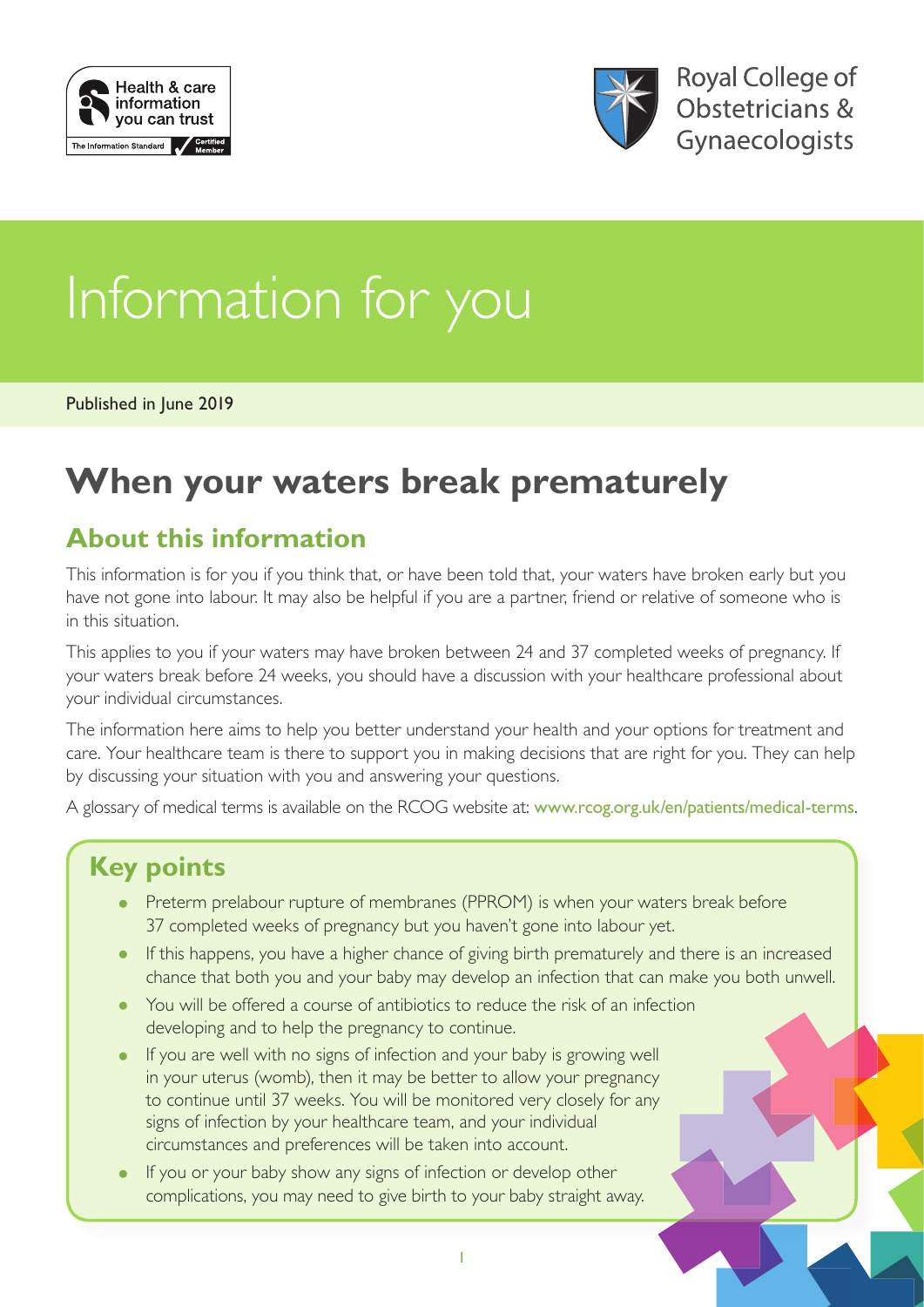## **What is preterm prelabour rupture of membranes (PPROM)?**

Your baby is surrounded by amniotic fluid or 'waters' contained within a membrane bag (the amniotic sac) inside your uterus.

When the waters break, it is also known as rupture of the membranes. Normally your waters break shortly before or during labour. If your waters break before labour at less than 37 weeks of pregnancy, this is known as preterm prelabour rupture of membranes (PPROM). This can happen in up to 3 out of every 100 (3%) pregnant women. PPROM is associated with 3 to 4 in 10 [preterm births](https://www.rcog.org.uk/en/patients/medical-terms#p).

The reason why PPROM happens is not always known but may be because of infections, placental problems or other causes.



## **How will I know if my waters have broken?**

You may notice a 'gush' of fluid or you may feel damp. The amount of fluid you lose may vary from a trickle to a gush.

## **What should I do?**

If you think that you are leaking fluid from the vagina, wear a pad not a tampon and note the colour and amount of the fluid. Leaking urine is common while you're pregnant, but if you think your waters may have broken, you should contact your healthcare professional and go to the hospital for a check-up straight away.

## **What happens at the hospital?**

You will have a check-up that should include:

- a discussion with your healthcare professional about what has happened, including details about the fluid loss, how you are feeling, how your pregnancy has been so far and whether you have any risk factors for PPROM or preterm birth (for example, if this has happened in previous pregnancies it is more likely to happen again)
- a check of your general health, including an examination and a check of your temperature, pulse and blood pressure
- a check of your baby's heartbeat.

## **How is PPROM diagnosed?**

- PPROM is best diagnosed by a vaginal examination. With your consent, your healthcare professional will use a sterile [speculum](https://www.rcog.org.uk/en/patients/medical-terms/#speculum) (an instrument used to separate the walls of the vagina) to look at your **[cervix](https://www.rcog.org.uk/en/patients/medical-terms/#cervix)** and see whether the leaking fluid is amniotic fluid.
- A swab test of the fluid may help to decide whether your waters have broken, if it is still unclear after the speculum examination.
- An ultrasound scan to estimate the amount of fluid around your baby is sometimes helpful.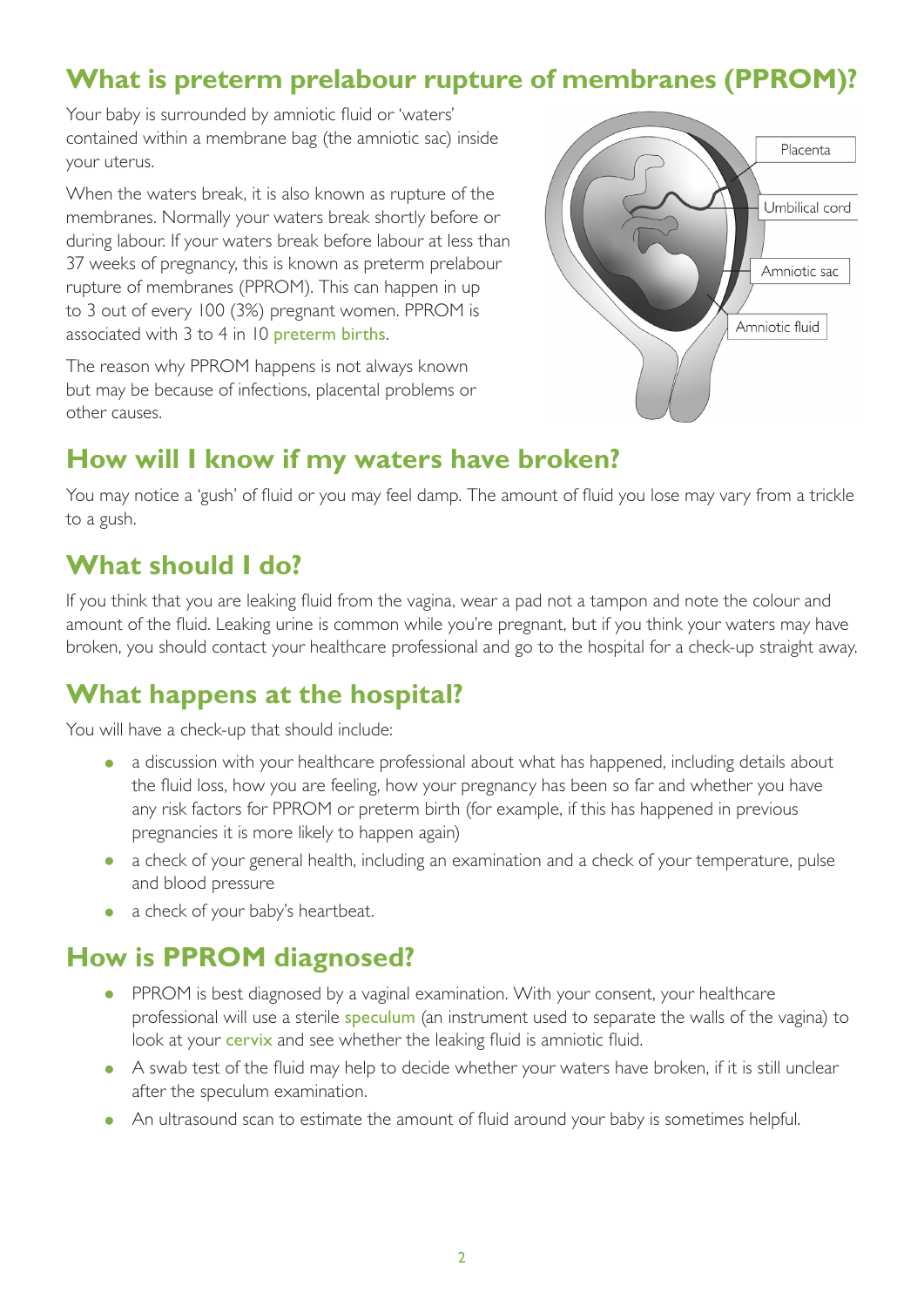## **What happens next?**

If your waters have broken, you will usually be advised to stay in hospital for a few days, although in some situations this may be for longer. You and your baby will be closely monitored for signs of infection. This will include having your temperature, blood pressure and pulse taken regularly, together with blood tests to check for infection. Your baby's heart rate will also be monitored regularly.

If your waters have not broken, you should be able to go home.

If only a very small amount of amniotic fluid is leaking, it is not always easy to see on examination and it can be difficult to confirm whether your waters have broken. If you continue to leak fluid at home, you should return to the hospital for a further check-up.

## **What could PPROM mean for me and for my baby?**

#### **Infection**

The membranes form a protective barrier around the baby, and after these have broken, there is a risk of infection getting into your uterus ([chorioamnionitis](https://www.rcog.org.uk/en/patients/medical-terms/#chorioamnionitis)). If you have an infection, this can cause you to go into labour early or cause you or your baby to develop [sepsis](https://www.rcog.org.uk/en/patients/medical-terms#sepsis).

The symptoms of infection include a raised temperature, an unusual vaginal discharge with an unpleasant smell, a fast pulse rate and pain in your lower abdomen. Your baby's heart rate may also be faster than normal.

If there are signs that you have an infection, your baby may need to be born straight away to try to prevent both you and your baby becoming more unwell.

#### **Preterm birth**

About 50% of women with PPROM will go into labour within the first week after their waters break. The further along you are in your pregnancy the more likely you are to go into labour within 1 week of your waters breaking.

#### **Problems of prematurity**

Babies born prematurely have an increased risk of health problems, particularly with breathing, feeding and infection, and may need admission to a [neonatal unit](https://www.rcog.org.uk/en/patients/medical-terms/#n). The earlier your baby is born, the more likely that this will be the case.

If your waters have broken early, your healthcare professional will discuss with you the possible outcomes for your baby, depending on how many weeks pregnant you are when this happens and on your individual circumstances.

#### **Other complications**

- **Cord prolapse**, when the umbilical cord falls through your cervix into the vagina: this is an emergency complication and can be life-threatening for your baby, but it is uncommon.
- **Pulmonary hypoplasia**, when your baby's lungs fail to develop normally because of a lack of fluid around them: this is more common if your waters break very early on in pregnancy (less than 24 weeks) when your baby's lungs are still developing.
- **Placental abruption**, when your placenta separates prematurely from your uterus: this can cause heavy bleeding and can be dangerous for both you and your baby.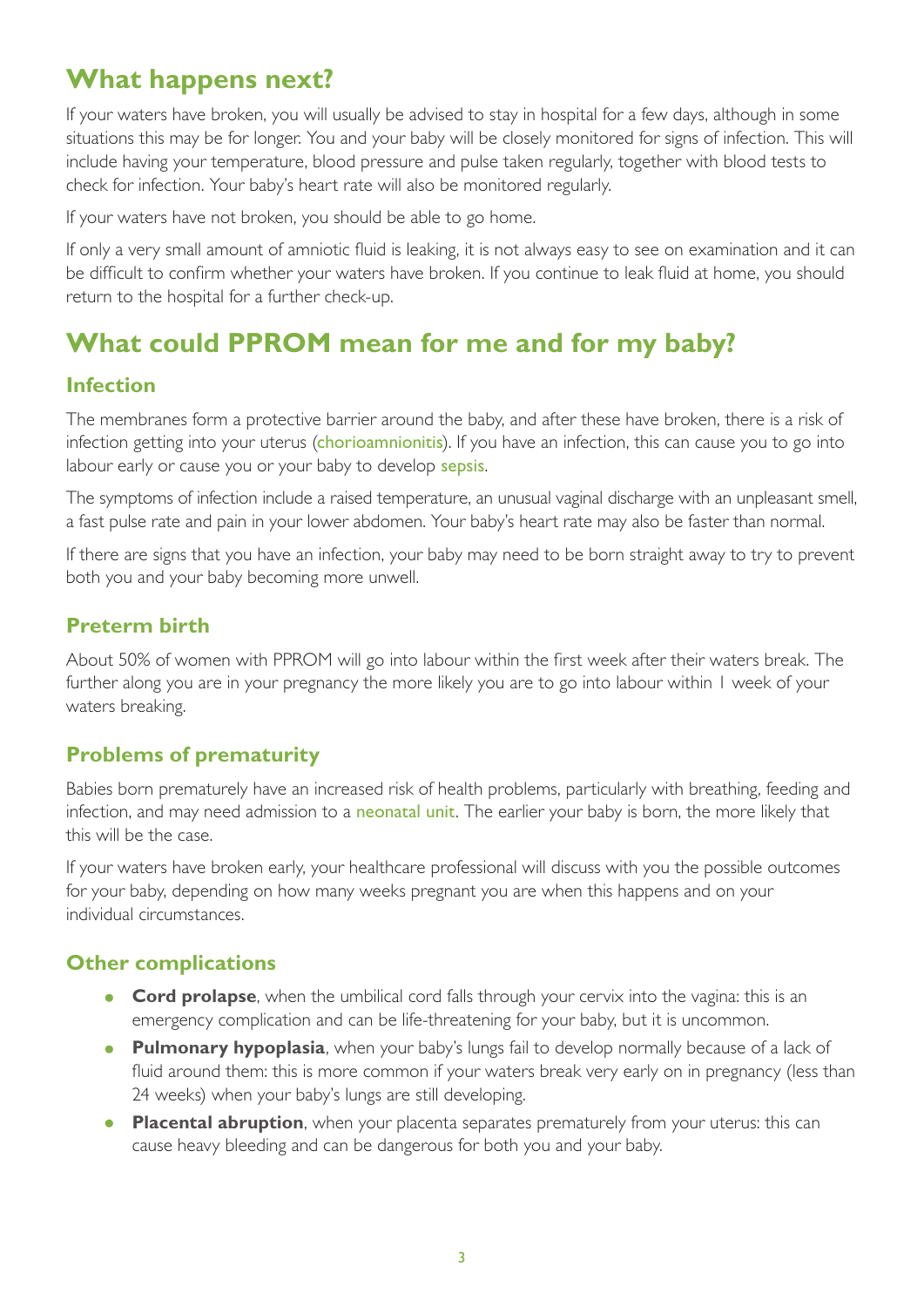If you experience PPROM, sometimes your baby may not survive. The risk of this happening is greater if your waters break very early, if the baby is born very prematurely or, in some cases, following infection or cord prolapse.

## **Are there any treatments for PPROM?**

It is not possible to replace the fluid or repair the hole in the membranes around your baby. You may carry on leaking fluid for the rest of your pregnancy as amniotic fluid continues to be made.

However, treatment may be offered to reduce the risk to your baby. This could include:

- a course of antibiotic tablets to reduce the risk of an infection getting into the uterus and affecting both you and your baby; antibiotics can also help to delay you going into labour
- a course of steroid injections (corticosteroids) to help with your baby's development and to reduce the chance of problems caused by being born preterm; see the RCOG patient information *Corticosteroids in pregnancy to reduce complications from being born prematurely* ([www.rcog.org.uk/](http://www.rcog.org.uk/womens-health/clinical-guidance/corticosteroids) [womens-health/clinical-guidance/corticosteroids](http://www.rcog.org.uk/womens-health/clinical-guidance/corticosteroids))
- magnesium sulfate, a medication that may be offered to you if your baby is at risk of being born very prematurely; this can reduce the risk of them developing cerebral palsy
- intravenous antibiotics (if you are in preterm labour) to reduce the risk of early-onset group B Streptococcus (GBS) infection; see the RCOG patient information *Group B Streptococcus (GBS) in pregnancy and newborn babies* ([www.rcog.org.uk/en/patients/patient-leaflets/group-b](https://www.rcog.org.uk/en/patients/patient-leaflets/group-b-streptococcus-gbs-infection-pregnancy-newborn-babies)[streptococcus-gbs-infection-pregnancy-newborn-babies](https://www.rcog.org.uk/en/patients/patient-leaflets/group-b-streptococcus-gbs-infection-pregnancy-newborn-babies)).

## **Do I need to stay in hospital?**

You will usually be advised to stay in hospital for a few days after your waters break, to monitor both your and your baby's wellbeing. Your healthcare professional will discuss with you the option of going home after this time, if you are well and not considered to be at higher risk for giving birth early.

## **When should I seek help if I go home?**

Before going home from hospital, your healthcare professional will give you information on symptoms to look out for. Contact your healthcare professional and return to the hospital immediately if you experience any of the following:

- raised temperature
- flu-like symptoms (feeling hot and shivery)
- vaginal bleeding
- if the leaking fluid becomes greenish or smelly
- contractions or cramping pain
- abdominal pain or back pain
- if you are worried that the baby is not moving as normal.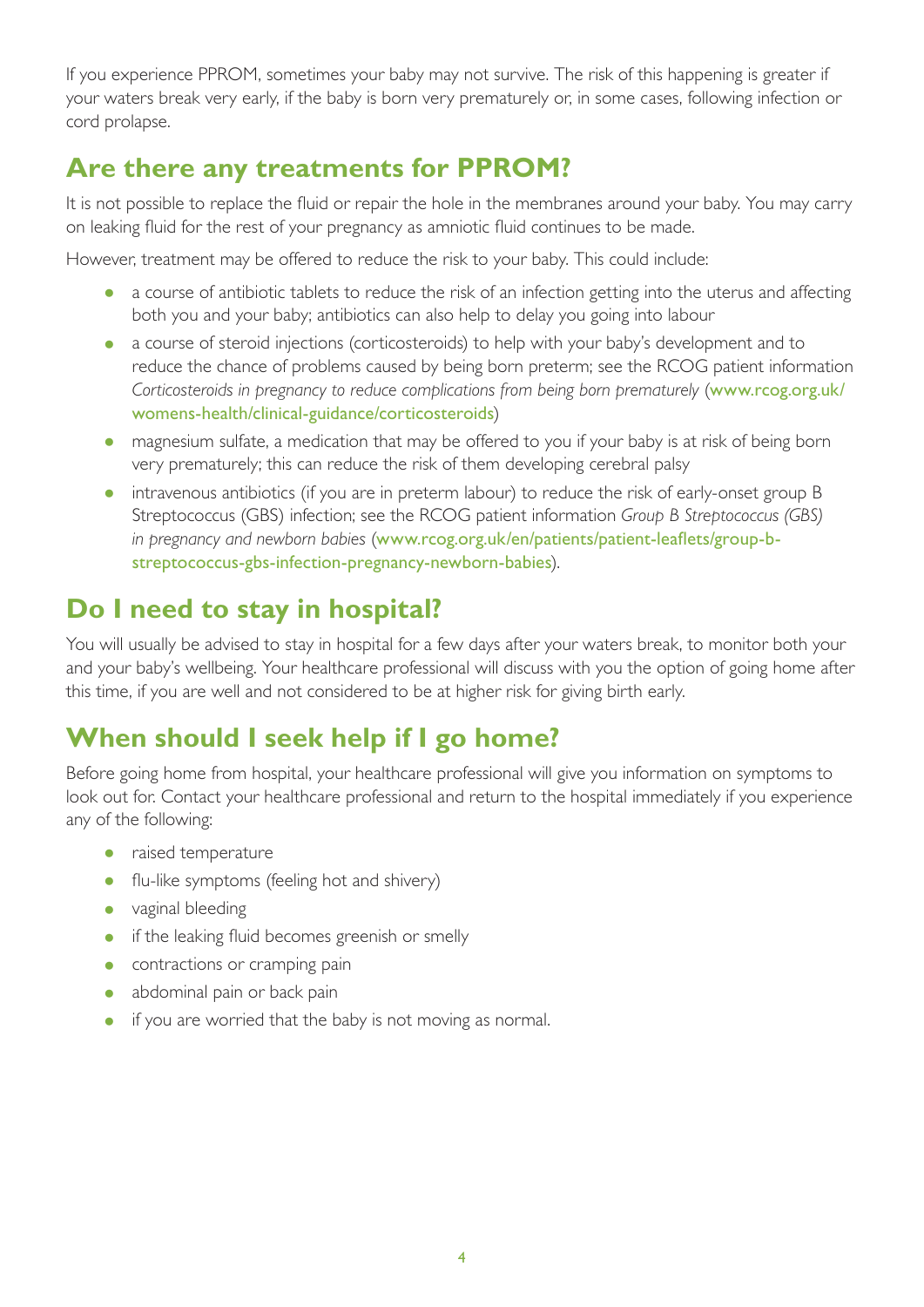## **What follow-up should I have?**

You should have regular check-ups with your healthcare professional (usually one or two times per week). During these check-ups, your baby's heart rate will be monitored, your temperature, pulse and blood pressure will be checked and you will have blood tests looking for signs of infection. Your [obstetrician](https://www.rcog.org.uk/en/patients/medical-terms/#o) will work with you to make an ongoing plan for your pregnancy.

Experiencing PPROM can be a very stressful time for both you and your family. You should be offered emotional support during your pregnancy and after your baby is born. If you are worried about how you are feeling, do seek help from your healthcare professional and support groups (see links below).

## **When is the right time to give birth?**

If you and your baby are both well with no signs of infection then you may be advised to wait until 37 weeks to give birth. This is because carrying on with the pregnancy reduces the risk to your baby that are related to being born preterm.

If you are known to carry the GBS bacteria then you may be advised to give birth from 34 weeks because of the risk of [GBS infection](https://www.rcog.org.uk/en/patients/medical-terms#g) in your baby. See the RCOG patient information *Group B Streptococcus (GBS) in pregnancy and newborn babies* ([www.rcog.org.uk/en/patients/patient-leaflets/group-b-streptococcus-gbs](https://www.rcog.org.uk/en/patients/patient-leaflets/group-b-streptococcus-gbs-infection-pregnancy-newborn-babies)[infection-pregnancy-newborn-babies](https://www.rcog.org.uk/en/patients/patient-leaflets/group-b-streptococcus-gbs-infection-pregnancy-newborn-babies)).

Your healthcare professional should discuss the timing of birth with you depending on your individual circumstances and preferences. You will have the opportunity to ask any questions you have about your pregnancy and about preparing for birth.

## **Will I be able to have a vaginal birth after PPROM?**

It is often possible to have a vaginal birth after PPROM but this will depend on when you go into labour, the position your baby is lying in in your uterus, and your own individual circumstances and choices. Your healthcare professional will discuss this with you.

## **How will this affect any future pregnancy?**

Having PPROM or giving birth prematurely means that you are at an increased risk of having a preterm birth in any future pregnancies. You will be advised to be under the care of a specialist team who will discuss with you a plan for your pregnancy depending on your individual situation.

### **About intimate examinations**

The nature of gynaecological and obstetric care means that intimate examinations are often necessary. We understand that for some people, particularly those who may have anxiety or who have experienced trauma, physical abuse or sexual abuse, such examinations can be very difficult. If you feel uncomfortable, anxious or distressed at any time before, during or after an examination, please let your healthcare professional know. If you find this difficult to talk about, you may communicate your feelings in writing. Your healthcare professionals are there to help and they can offer alternative options and support for you. Remember that you can always ask them to stop at any time and that you are entitled to ask for a chaperone to be present. You can also bring a friend or relative if you wish.